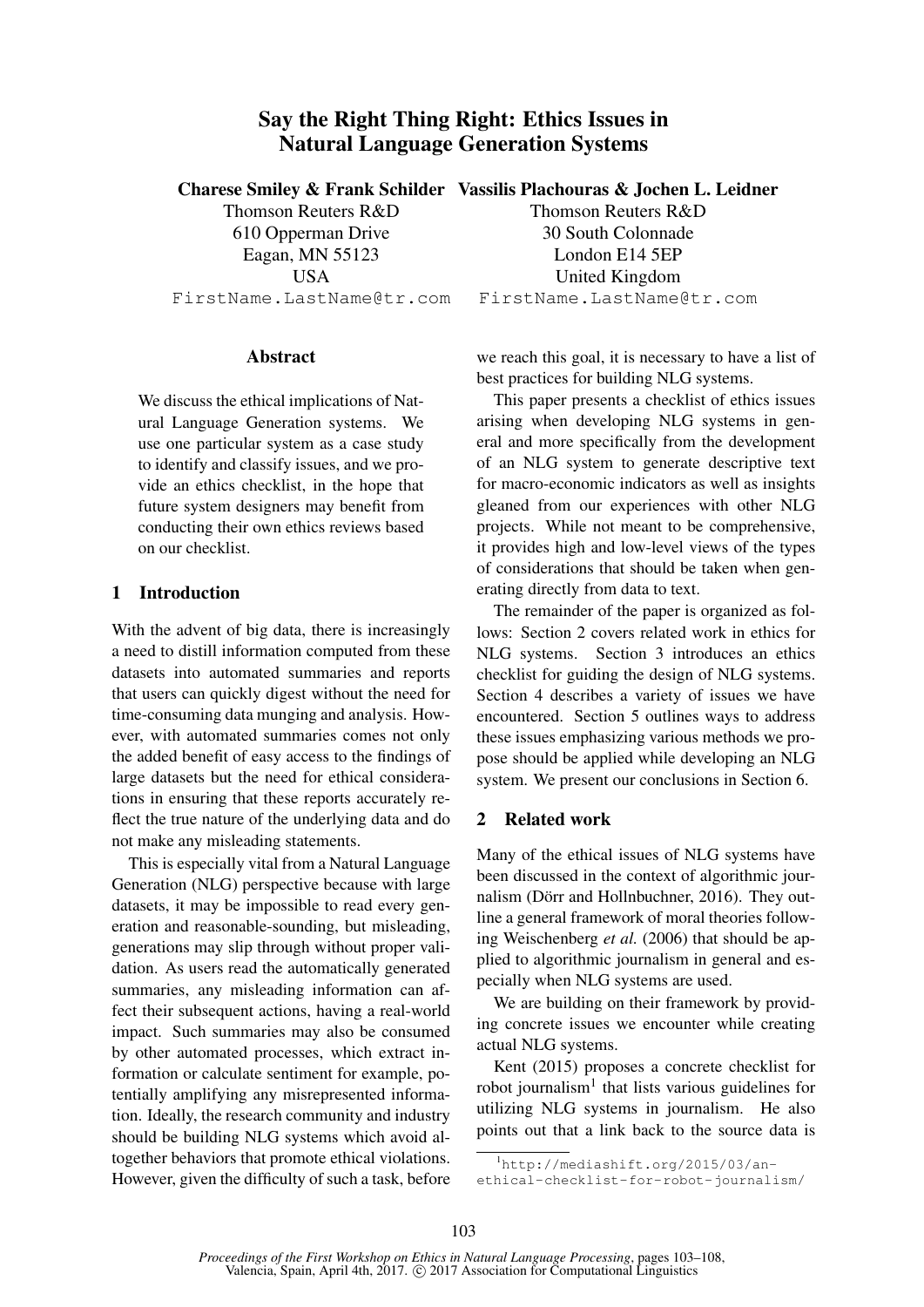| <b>QUESTION</b>                                                                       | <b>EXAMPLE RESPONSE</b>                                     | <b>SECTION</b> |
|---------------------------------------------------------------------------------------|-------------------------------------------------------------|----------------|
| <b>Human</b> consequences                                                             |                                                             |                |
| Are there ethical objections to building the application?                             | No objections anticipated                                   | 4.3            |
| How could a user be disadvantaged by the system?                                      | No anticipated disadvantages to user                        | $4.4 - 4.7$    |
| Does the system use any Personally Identifiable Information? No PII collected or used |                                                             | 4.5            |
| Data issues                                                                           |                                                             |                |
| How accurate is the underlying data?*                                                 | Data is drawn from trusted source                           | 4              |
| Are there any misleading rankings given?                                              | Yes, detected via data validation                           | 4.1            |
| Are there (automatic) checks for missing data?                                        | Yes, detected via data validation                           | 4.2            |
| Does the data contain any outliers?                                                   | Yes, detected via data validation                           | 4.2            |
| <b>Generation issues</b>                                                              |                                                             |                |
| Can you defend how the story is written?*                                             | Yes via presupposition checks and disclosure                | 5              |
| Does the style of the automated report match your style?*                             | Yes, generations reviewed by domain experts                 |                |
| Who is watching the machines?*                                                        | Conducted internal evaluation and quality control           | 5              |
| <b>Provenance</b>                                                                     |                                                             |                |
| Will you disclose your methods?*                                                      | Disclosure text                                             | 4.4            |
| Will you disclose the underlying data sources?                                        | Provide link to open data & source for proprietary data 4.4 |                |

Table 1: An ethics checklist for NLG systems. There is an overlap with questions from the checklist Thomas Kent proposed and they are indicated by ∗.

essential and that such systems should at least in the beginning go through rigorous quality checks.

A comprehensive overview of ethical issues on designing computer systems can be found in (IEEE, 2016). More specifically, Amodei et al. (2016) propose an array of machine learningbased strategies for ensuring safety in general AI systems, mostly focussing on autonomous system interacting with a real world environment. Their research questions encompass avoiding negative side effects, robustness to distributional shift (i.e. the machine's situational awareness) and scalable oversight (i.e. autonomy of the machine in decision-making). The last question is clearly relevant to defining safeguards for NLG systems as well. Ethical questions addressing the impact of specifically NLP systems are addressed by Hovy and Spruit (2016).

To ensure oversight of an AI system, they draw inspiration from semi-supervised reinforcement learning and suggest to learn a reward function either based on supervised or semi-supervised active learning. We follow this suggestion and propose creating such a reward-based model for NLG systems in order to learn whether the generated texts may lay outside of the normal parameters.

Actual NLG systems are faced with word choice problem and possible data problems. Such systems, however, normally do not address the ethical consequences of the choices taken, but see Joshi et al. (1984) for an exception. Choosing the appropriate word in an NLG system was already addressed by (Ward, 1988; Barzilay and Lee, 2002), among others. More recently, Smiley et al. (2016), for example, derive the word choice of verbs describing the trend between two data points from an extensive corpus analysis. Grounding the verb choice in data helps to correctly describe the intensity of a change.

The problem of missing data can taint every data analysis and lead to misleading conclusions if not handled appropriately. Equally important as the way one imputes missing data points in the analysis is the transparent description of how data is handled. NLG system designers, in particular, have to be very careful about which kind of data their generated text is based on. To our knowledge, this problem has not been systematically addressed in the literature on creating NLG systems.

At the application level, Mahamood and Reiter (2011) present an NLG system for the neonatal care domain, which arguably is particularly sensitive as far as medical sub-domains are concerned. They generate summaries about the health status of young babies, including affective elements to calm down potentially worried parents to an appropriate degree. If a critically ill baby has seen dramatic deterioration or has died, the system appropriately does not generate any output, but refers to a human medic.<sup>2</sup>

# 3 Ethics Checklist

While there is a large body of work on metrics and methodologies for improving data quality (Batini et al., 2008), reaching a state where an NLG system could automatically determine edge cases (problems that occur at the extremes or outside of normal data ranges) or issues in the data, is a dif-

<sup>&</sup>lt;sup>2</sup>Ehud Reiter, personal communication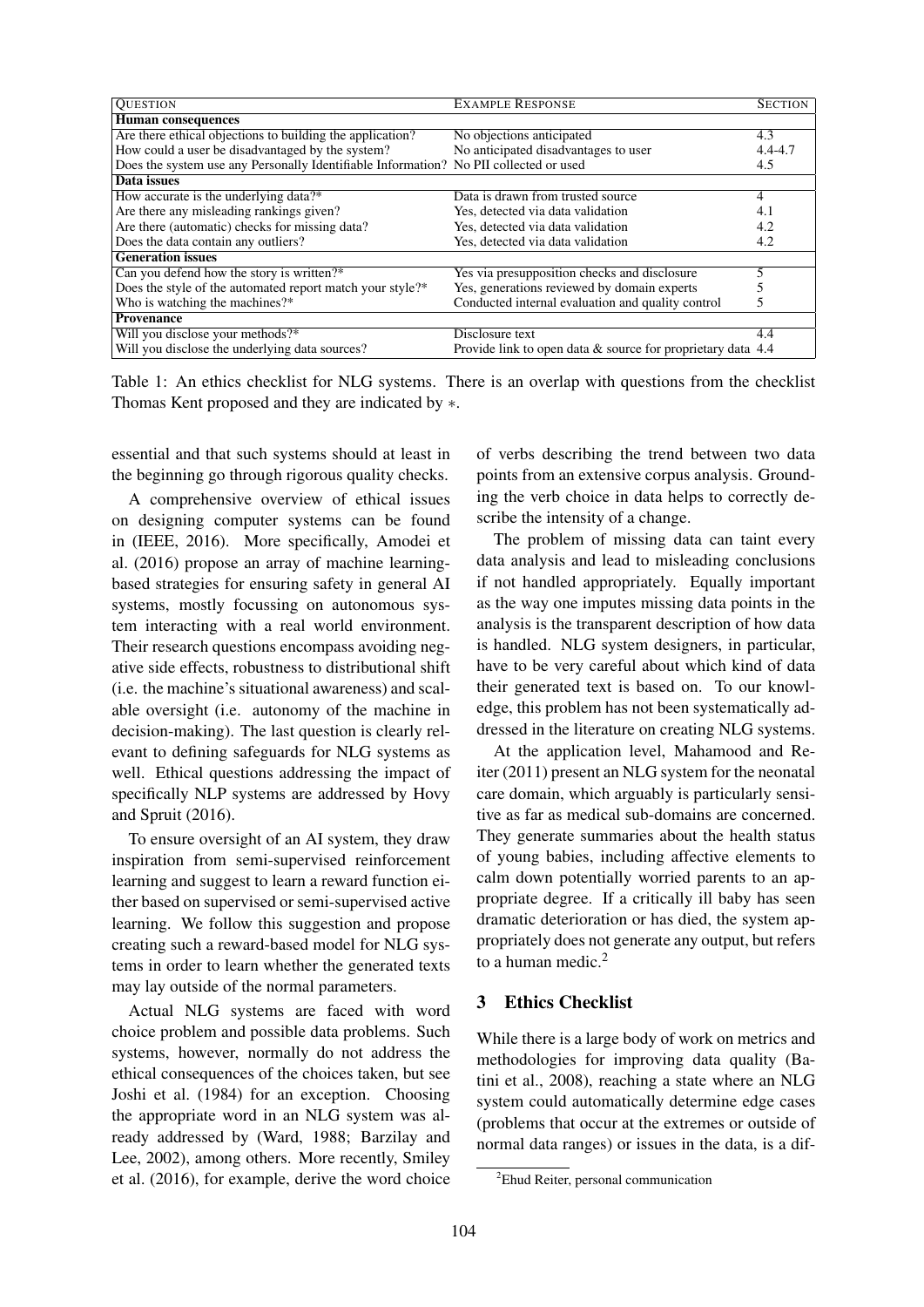|         | 2009        | 2010      | 2011      | 2012      | 2013      | 2014        |
|---------|-------------|-----------|-----------|-----------|-----------|-------------|
| Curacao | 76.15609756 | $\cdot$ . | .47317073 | $\cdot$ . | $\cdot$ . | 77.82439024 |

Table 2: Life expectancy at birth, total (years) for Curaçao.

|                | 2006            | 2007      | 2008                     | 2009                                             | 2010                   | 2011             |
|----------------|-----------------|-----------|--------------------------|--------------------------------------------------|------------------------|------------------|
| South<br>Sudan | $\cdot$ $\cdot$ | $\cdot$ . | 279<br>ヾ<br>10.000.100.2 | $\Omega$<br>۹h<br>ل 202.02 <i>.</i> 1<br>$1 + 1$ | .10<br>3h<br>44<br>. . | '.892<br>,826,69 |

Table 3: GDP (current US\$) for South Sudan.

ficult task. Until such systems are built, we believe it could be helpful to have some guidance in the form of an ethics checklist, which could be integrated in any existing project management process.

In Table 1, we propose such a checklist, with the aim to aid the developers of NLG systems on how to address the ethical issues arising from the use of an NLG system, and to provide a starting point for outlining mechanisms and processes to address these issues. We divided the checklist up into 4 areas starting with questions on developing NLP systems in general. The table also contains the response for a system we designed and developed and pointers to sections of the paper which discuss methods that could be deployed to make sure the issues raised by the questions are adequately addressed. The checklist was derived from our own experience with NLG systems as well as informed by the literature. We do not assert its completion, but rather offer it as a starting point that may be extended by others; also, other kinds of NLP systems may lead to specific checklists following the same methodology.

# 4 Current issues

This section consists of issues encountered when developing an NLG system for generating summaries for macro-economic data (Plachouras et al., 2016). To illustrate these issues we use World Bank Open Data,<sup>3</sup> an open access repository of global development indicator data. While this repository contains a wealth of data that can be used for generating automatic summaries, it also contains a variety of edge cases that are typical of large datasets. Managing edge cases is essential not only due to issues of grammaticality (e.g. noun-number agreement, subject-verb agreement), but because they can lead to misstatements and misrepresentations of the data that a user might act on. These issues are discussed in turn

<sup>3</sup>http://data.worldbank.org

in this section.

# 4.1 Ranking

It is common to provide a ranking among entities with values that can be ordered. However, when there are a small number of entities, ranking may not be informative especially if the size of the set is not also given. For example, if there is only one country reporting in a region for a particular indicator an NLG engine could claim that the country is either the highest or lowest in the region. A region like North America, for which World Bank lists Bermuda, Canada, and the United States will sometimes only have data for 2 countries as Bermuda is dramatically smaller, so clarity in which countries are being compared for a given indicator and timespan is essential.

### 4.2 Time series

Missing Data: Enterprise applications will usually contain Terms of Use of products stating that data may be incomplete and calculations may include missing points. However, users may still assume that content shown by an application is authoritative leading to a wrong impression about the accuracy of the data. Table 3 shows the life expectancy for Curaçao from 2009-2015. Here we see that 2010, 2012, and 2013 are missing. NLG systems should check for missing values and should be informed if calculations are performed on data with missing values or if values presented to the user have been imputed.

Leading/trailing empty cells: Similar to issues with missing data, leading/trailing zeros and missing values in the data may be accurate or may signal that data was not recorded during that time period or that the phenomena started/ended when the first or last values were reported. For example, Table 3 shows empty leading values for South Sudan, a country that only recently became independent.

Small Changes: The reported life expectancy of St. Lucia was very stable in the late 1990s. In 1996, World Bank gives a life expectancy of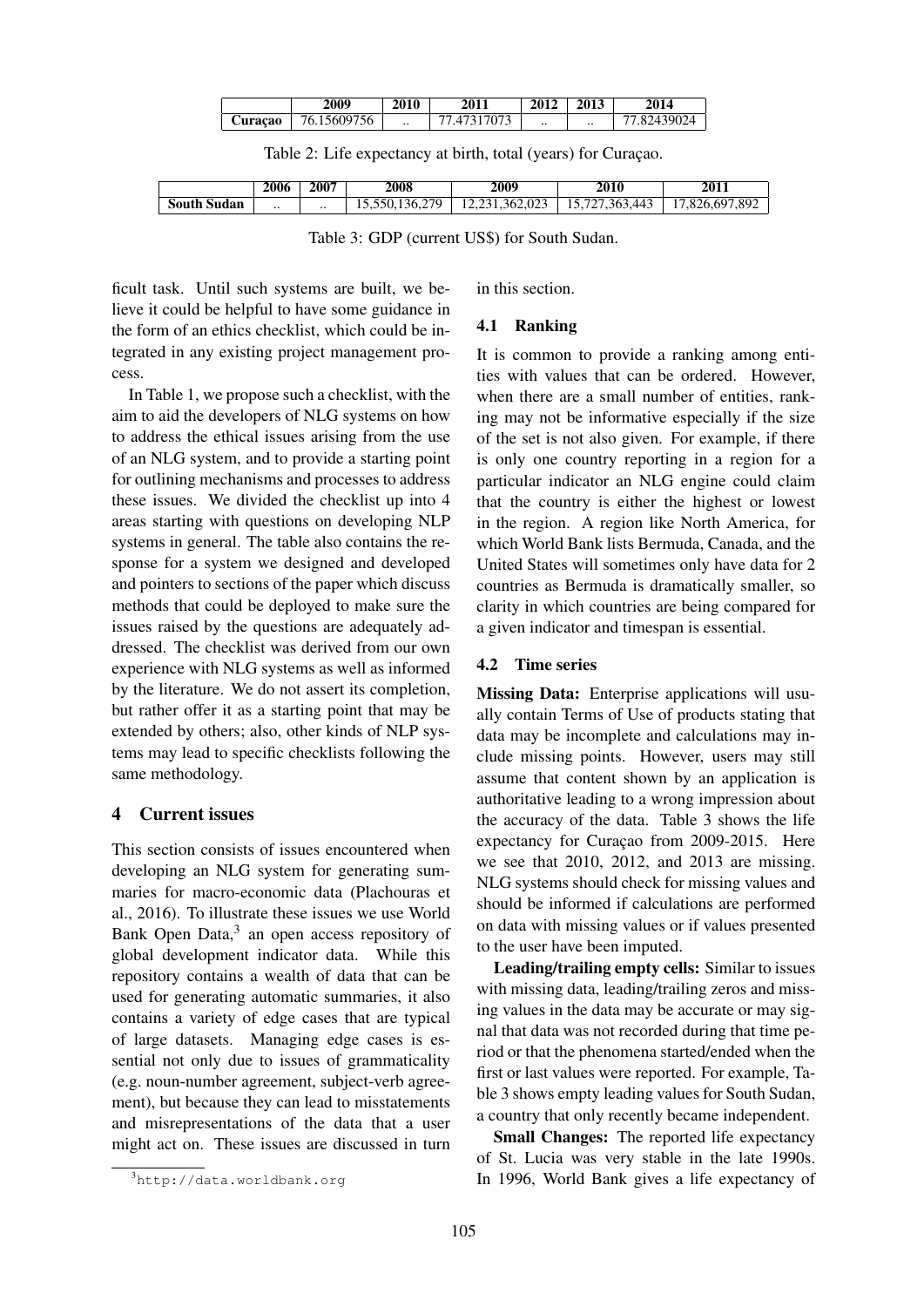71.1574878 and in 1997, 71.15529268. Depending on our algorithm, one generation would say that there was *no change* in St. Lucia's life expectancy between 1996 and 1997 if the number was rounded to 2 decimal places. If the difference is calculated without rounding then the generation would say that there was *virtually no change*. Using the second wording allows for a more precise accounting of the slight difference seen from one year to the next.

Temporal scope: It is common to report activity occurring from a starting from the current time and extending to some fixed point in the past (e.g. *over the past 10 years*). While this is also a frequent occurrence in human written texts and dialogues, it is quite ambiguous and could refer to the start of the first year, the start of the fiscal calendar on the first year, a precise number of days extending from today to 10 years ago, or a myriad of other interpretations. Likewise, what it meant by the current time period is also ambiguous as data may or may not be reported for the current time period. If, for example, the Gross Domestic Product (GDP) for the current year is not available the generation should inform the user that the data is current as of the earliest year available.

### 4.3 Ethical Objections

Before beginning any NLG project, it is important to consider whether there are any reasons why the system should not be built. A system that would cause harm to the user by producing generations that are offensive should not be built without appropriate safeguards. For example, in 2016, Microsoft released Tay, a chatbot which unwittingly began to generate hate speech due to lack of filtering for racist content in its training data and output.<sup>4</sup>

### 4.4 Provenance

In the computer medium, authority is ascribed based on number of factors (Conrad et al., 2008): the user may have a prior trust distribution into humans and machines (on the "species" and individual level), they may ascribe credibility based on the generated message itself. Only being transparent about where data originated permits humans to apply their prior beliefs, whereas hiding whether generated text originated from a machine or a human leaves the user in the dark about how to use

their prior beliefs to ascribe trust (or not). Once users are informed about the provenance of the information, they are enabled to decide for themselves whether or how much they trust a piece of information output by a system, such as a natural language summary.

As pointed out by Kent (2015) disclaimers on the completeness and correctness of the data should be added to the generation, or website where it's shown. Ideally, a link to the actual data source should also be provided and in general a description of how the generation is carried out in order to provide full transparency to the user. For example, such description should state whether the generated texts are personalized to match the profile of each user.

#### 4.5 Personalization

One of the advantages of NLG systems is the capability to produce text customized to the profile of individual users. Instead of writing one text for all users, the NLG system can incorporate the background and context of a user to increase the communication effectiveness of the text. However, users are not always aware of personalization. Hence, insights they may obtain from the text can be aligned with their profile and history, but may also be missing alternative insights that are weighed down by the personalization algorithm. One way to address this limitation is to make users aware of the use of personalization, similar to how provenance can be addressed.

#### 4.6 Fraud Prevention

In sensitive financial systems, in theory a rogue developer could introduce fraudulent code that generates overly positive or negative-sounding sentiment for a company, for their financial gain. A code audit can bring attempts to manipulate any code base to light, and pair programming may make any attempts less likely.

#### 4.7 Accessibility

In addition to providing misleading texts, the accessibility of the texts generated automatically is an additional way in which users may be put in a disadvantaged position by the use of an NLG system. First, the readability of the generated text may not match the expectations of the target users, limiting their understanding due to the use of specialized terminology, or complex structure. Second, the quality of the user experience may be af-

<sup>4</sup>http://read.bi/2ljdvww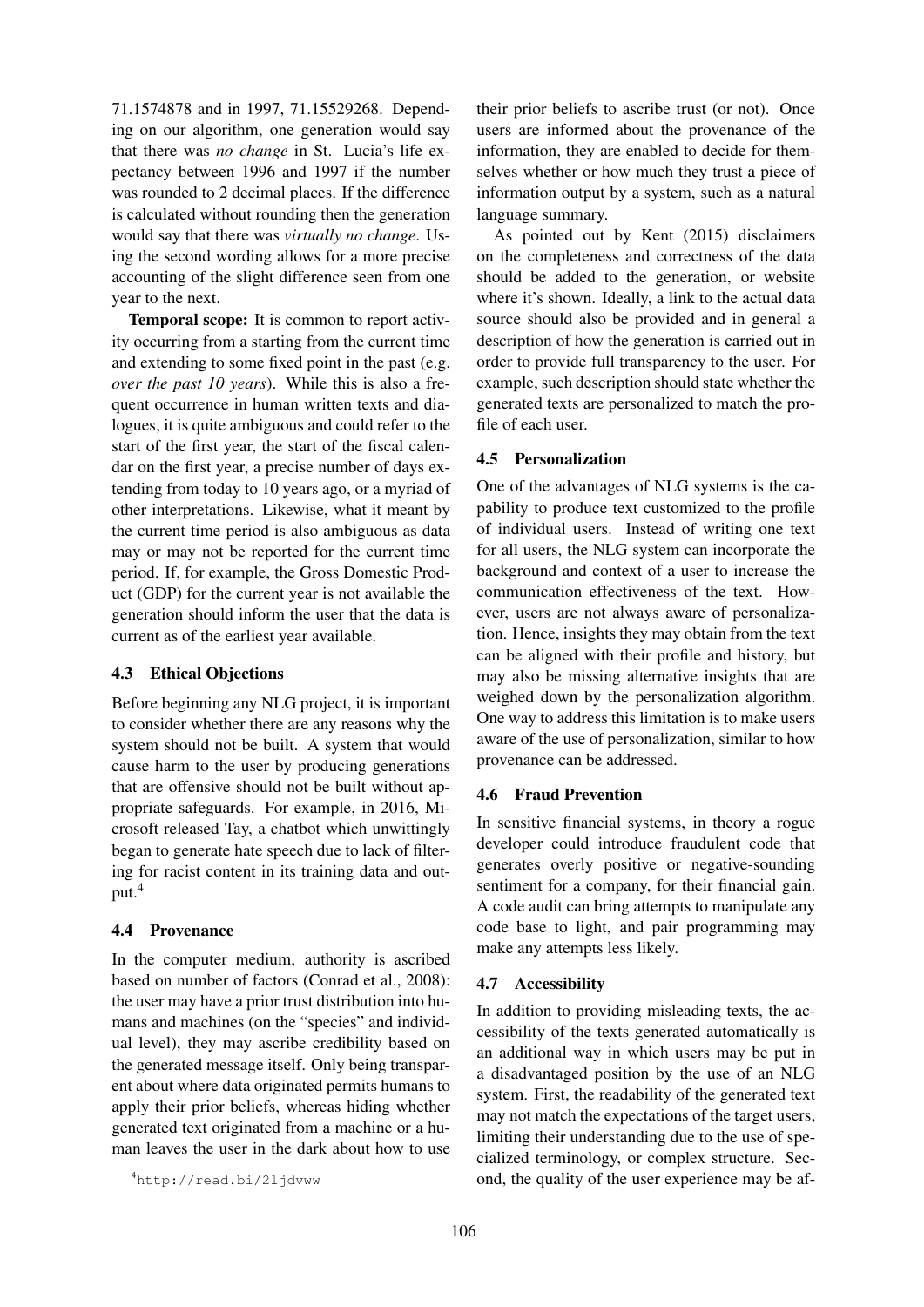fected if the generated text has been constructed without considering the requirements of how users access the text. For example, delivering a text through a text-to-speech synthesizer may require to expand numerical expressions or to construct shorter texts because of the time required for the articulation of speech.

#### 5 Discussion

The research community and the industry should aim to design NLG systems that do not promote unethical behavior, by detecting issues in the data and automatically identifying cases where the automated summaries do not reflect the true nature of the data.

There are a couple of methods we want to highlight because they address the problems of solving ethical issues from two different angles. The first method we called *presupposition check* draws principled way of describing pragmatic issues in language by adding semantic and pragmatic constraints informed by Grice's Cooperative Principles and presupposition (Grice, 1975; Beaver, 1997): Adding formal constraints to the generation process will make NLG more transparent, and less potentially misleading (Joshi, 1982).

If an NLG system, for example, is asked to generate a phrase expressing the minimum, average or maximum of a group of numbers ("The smallest/average/largest (Property) of (Group) is (Value)"), an automatic check should be installed that determines whether the cardinality of the set comprising that group is greater than one. If this check only finds one entity, the generation should be licensed and the system avoids that user is misled into believing the very notion of calculating a minimum, average or maximum actually makes sense. Instead, in such a situation a better response may be "There is only one (Property) in (Group), and it is (Value)." (cf. work on the NLG of gradable properties by van Deemter (2006)).

A second method to ensure that the output of the generated system is valid involves evaluating and monitoring the quality of the text. A model can be trained to identify problematic generations based on an active learning approach. For example, interquartile ranges can be computed for numerical data used for the generation determining outliers in the data. In addition, the fraction of missing data points and the number of input elements in aggregate functions can be estimated

from the respective data. Then, domain experts can rate whether the generated text is acceptable or not as a description of the respective data. The judgements can be used to train a classifier that can be applied to future data sets and generations.

### 6 Conclusions

We analyzed how the development of an NLG system can have ethical implications considering in particular data problems and how the meaning of the generated text can be potentially misleading. We also introduced best practice guidelines for creating an NLP system in general and transparency in interaction with a user.

Based on the checklist for the NLG systems we proposed various methods for ensuring that the right utterance is generated. We discussed in particular two methods that future research should focus on: (a) the validation of utterances via a presupposition checker and (b) a better evaluation framework that may be able to learn from feedback and improve upon that feedback.

Checklists can be collected as project management artifacts for each completed NLP project in order to create a learning organization, and they are a useful resource that inform Ethics Review Boards, as introduced by Leidner and Plachouras (2017).

# Acknowledgments

We would like to thank Khalid Al-Kofahi for supporting this work.

#### References

- Dario Amodei, Chris Olah, Jacob Steinhardt, Paul Christiano, John Schulman, and Dan Mané. 2016. Concrete problems in AI safety. *arXiv preprint arXiv:1606.06565*.
- Regina Barzilay and Lillian Lee. 2002. Bootstrapping lexical choice via multiple-sequence alignment. In *Proceedings of the 2002 Conference on Empirical Methods in Natural Language Processing*, pages 164–171. Association for Computational Linguistics, July.
- Carlo Batini, Federico Cabitza, Cinzia Cappiello, and Chiara Francalanci. 2008. A comprehensive data quality methodology for Web and structured data. *Int. J. Innov. Comput. Appl.*, 1(3):205–218, July.
- David Beaver. 1997. Presupposition. In Johan van Benthem and Alice ter Meulen, editors, *The Hand-*